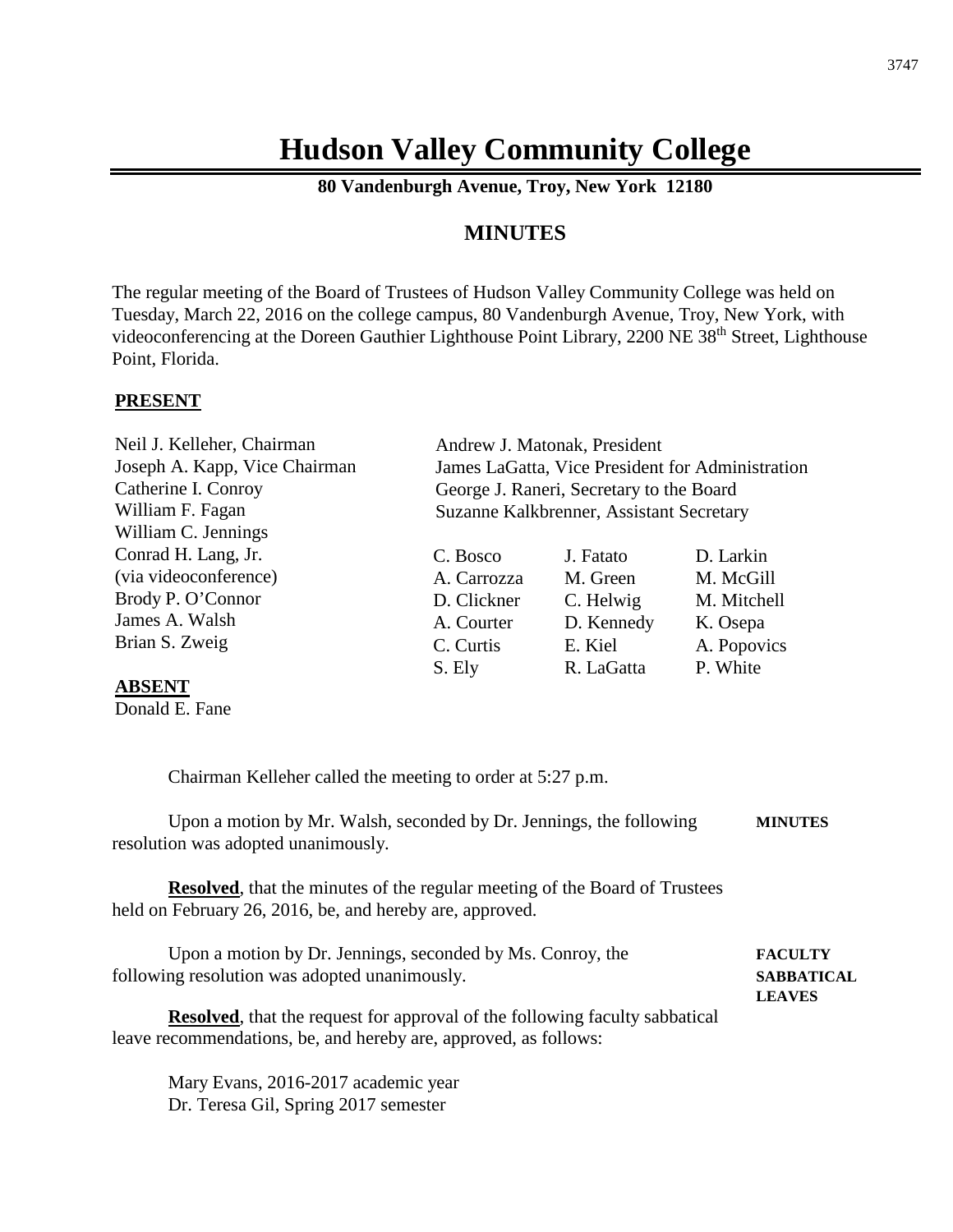| Upon a motion by Ms. Conroy, seconded by Dr. Kapp, the<br>following resolution was adopted unanimously.                                                                                                                                                                                                                                | <b>CURRICULUM</b><br><b>CHANGES</b>                       |  |
|----------------------------------------------------------------------------------------------------------------------------------------------------------------------------------------------------------------------------------------------------------------------------------------------------------------------------------------|-----------------------------------------------------------|--|
| <b>Resolved</b> , that the following curriculum changes, as recommended by the<br>Academic Senate and the President, be, and hereby are, approved, as follows:                                                                                                                                                                         |                                                           |  |
| Upon a motion by Mr. Zweig, seconded by Mr. Fagan, the<br>following resolution was adopted unanimously.                                                                                                                                                                                                                                | <b>GOOD ACADEMIC</b><br><b>STANDING</b><br><b>POLICY</b>  |  |
| <b>Resolved</b> , that the request for approval of changes to the Good Academic<br>Standing Policy, as recommended by the Academic Senate and the President, be,<br>and hereby are, approved. The policy shall be implemented immediately, and shall<br>read as follows:                                                               |                                                           |  |
| Upon a motion by Mr. Walsh, seconded by Mr. O'Connor, the<br>following resolution was adopted unanimously.                                                                                                                                                                                                                             | <b>HVCC FOUNDATION-</b><br>FY 2016-17<br><b>OPERATING</b> |  |
| <b>Resolved</b> , that the request for approval of the Foundation budget for<br>Fiscal Year 2016-17, totaling \$2,953,500 in revenues and \$1,588,350 in expenditures,<br>as recommended by the Foundation Board of Directors on January 21, 2016, be, and<br>hereby is, approved.                                                     | <b>BUDGET</b>                                             |  |
| Upon a motion by Ms. Conroy, seconded by Dr. Jennings, the<br>following resolution was adopted unanimously.                                                                                                                                                                                                                            | <b>FACULTY-STUDENT</b><br><b>ASSOCIATION</b>              |  |
| <b>Resolved</b> , that the request for approval of the Faculty Student budget for<br>budget for Fiscal Year 2016-17, totaling \$9,034,222 in revenues and \$8,885,136<br>in expenditures, as recommended by the Faculty Student Association Board of<br>Directors on March 14, 2016, be, and hereby is, approved.                      | FY 2016-17<br><b>OPERATING</b><br><b>BUDGET</b>           |  |
| Upon a motion by Dr. Kapp, seconded by Mr. Fagan, the<br>following resolution was adopted unanimously.                                                                                                                                                                                                                                 | <b>CAPITAL</b><br><b>CONSTRUCTION--</b>                   |  |
| <b>CENTER FOR</b><br><b>Resolved</b> , that the request for approval of the award of contract in the<br><b>ADVANCED</b><br>amount of \$510,000 to Mosaic Associates, for architectural services, from the<br><b>MANUFACTURING</b><br>capital project entitled "The Center for Advanced Manufacturing," be, and hereby<br>is, approved. |                                                           |  |
| <b>INFORMATION ITEMS</b>                                                                                                                                                                                                                                                                                                               | <b>INFORMATION</b>                                        |  |

The following information items were noted: **ITEMS**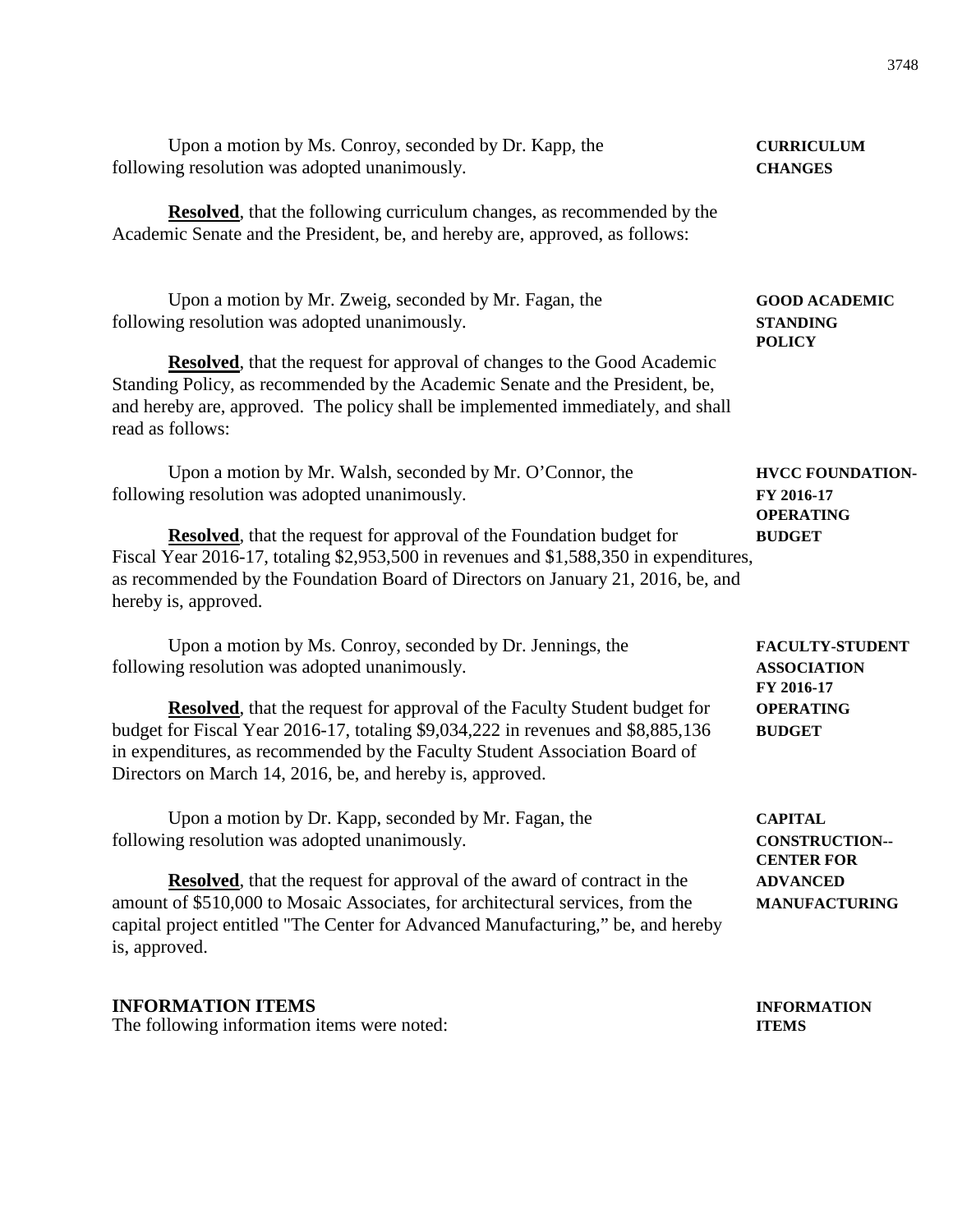### **A. 2016/2017 COLLEGE FACULTY MERIT AWARDS**

In accord with Article XII-C of the Collective Bargaining Agreement between the College and the Hudson Valley Community College Faculty Association, Faculty Merit awards, effective September 1, 2016, are outlined below.

#### DEPARTMENT CHAIR (\$2,000 Each)

| Name                   | Rank                   | Dept.                                                          |
|------------------------|------------------------|----------------------------------------------------------------|
| Maria Palmara          | Professor              | English, Foreign Languages and English as<br>a Second Language |
| FACULTY (\$1,000 Each) |                        |                                                                |
| Name                   | Rank                   | Dept.                                                          |
| <b>Marianne Belles</b> | Professor              | Dental Hygiene                                                 |
| <b>Beth Ernest</b>     | Associate Prof.        | Mathematics and Engineering Science                            |
| Pierre Essis           | <b>Assistant Prof.</b> | Automotive, Manufacturing and Electrical Engineering           |
|                        |                        | Technologies                                                   |
| Don Frament            | Associate Prof.        | <b>Learning Centers</b>                                        |

## **B. 2016/2017 COLLEGE NON-TEACHING PROFESSIONALS (NTP) MERIT AWARDS**

In accord with section 300.60 of the Administrative Code for Non-Teaching Professional personnel, NTP Merit awards, in the amount of \$1,000 each, effective September 1, 2016, are outlined below.

Halea Dickinson, Senior Systems and Network Specialist, ITS Maureen Ferraro-Davis, Assistant Comptroller, Finance Scott Freedman, Supervisor of Multimedia and Video Production Services, ITS/VVT Matthew Howe, Coordinator, Testing, Advisement and Academic Placement, ISSR Kristina Lewis, Technical Assistant, English, Foreign Languages and English as a Second Language Kathleen Petley, Registrar, Enrollment Management and Student Development Laurie Vivekanand, Director of Environmental Health and Safety, Administration

## **C. FULL-TIME NON-TEACHING PROFESSIONALS**

#### 1. Academic Affairs

| Dana Roy, Advising Specialist,                           |             |
|----------------------------------------------------------|-------------|
| Academic Affairs,                                        |             |
| f/t appt., eff. $2/18/16$ or thereafter                  | \$40,100/yr |
| Heather Chase, Advising Specialist,<br>Academic Affairs, |             |
|                                                          |             |
| f/t temp. appt., eff. $2/18/16$ or thereafter            | \$40,100/yr |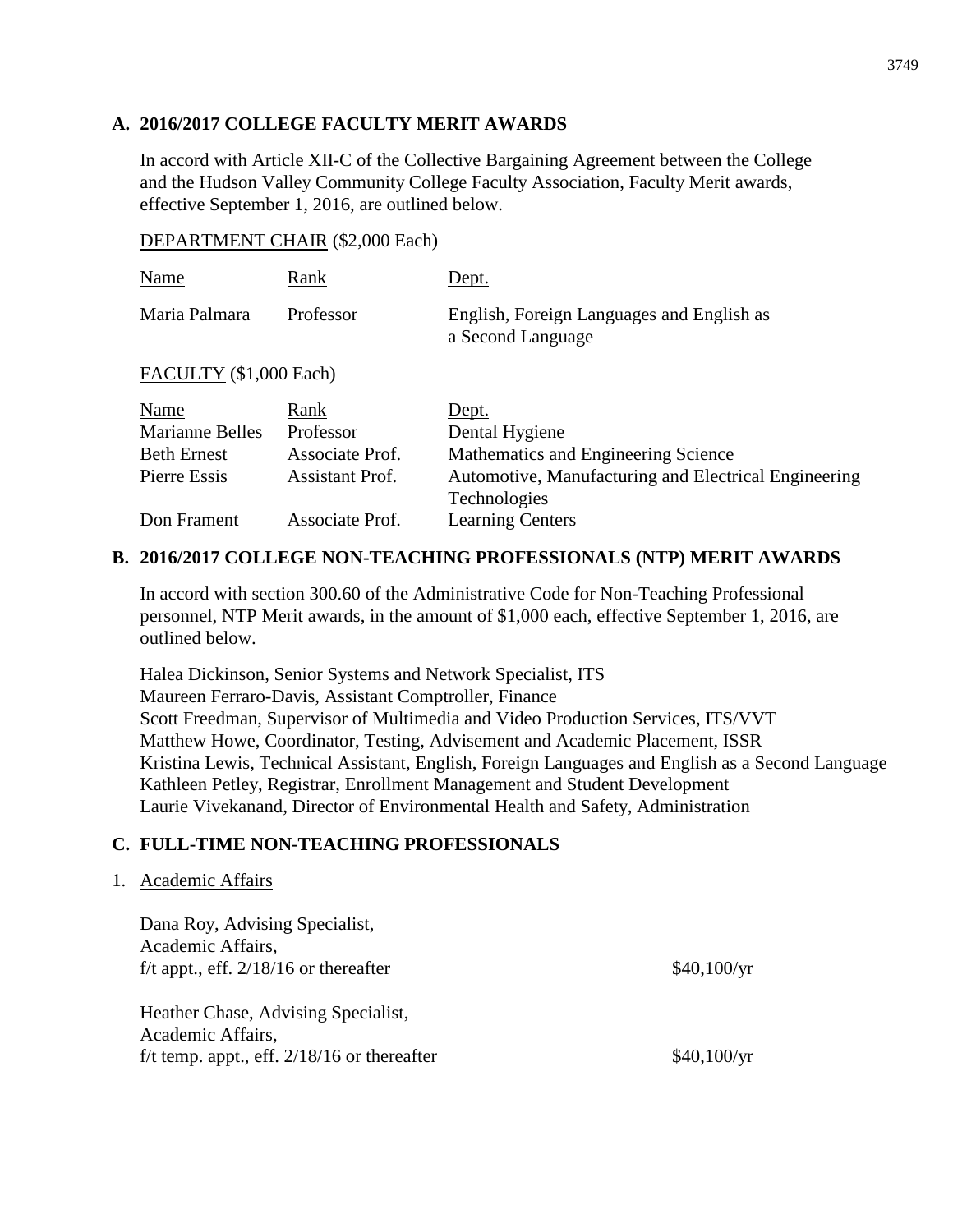|    | 2. Enrollment Management & Student Development                                                                           |             |
|----|--------------------------------------------------------------------------------------------------------------------------|-------------|
|    | Ian Digges, Digital Communications Specialist,<br>Communications and Marketing,<br>$f/t$ appt., eff. $3/14/16$           | \$38,000/yr |
| 3. | <b>Technology, Institutional Assessment and Planning</b>                                                                 |             |
|    | Sandy Lynn Miller, Functional Support Specialist,<br>f/t appt., eff. $3/14/16$ or thereafter                             | \$50,000/yr |
|    | Marcella Smith, Functional Support Specialist,<br>f/t appt., eff. $3/14/16$ or thereafter                                | \$47,000/yr |
|    | <b>D. PART-TIME FACULTY</b>                                                                                              |             |
| 1. | School of Health Sciences                                                                                                |             |
|    | Joanne Bonesteel, Instructor,<br>Nursing,<br>$p/t$ appt. (shelf) eff. $2/17/16$ or thereafter                            | \$1113/sch  |
|    | Barbara Malfetano, Instructor,<br>Nursing,<br>$p/t$ appt. (shelf) eff. $2/17/16$ or thereafter                           | \$1113/sch  |
|    | E. PART-TIME NON-TEACHING PROFESSIONALS                                                                                  |             |
| 1. | <b>Academic Affairs</b>                                                                                                  |             |
|    | Isobel Connell, Tutor,<br><b>Educational Opportunity Program,</b><br>$p/t$ appt., eff. 2/18/16 or thereafter             | \$15/hr     |
|    | Clint Garrigan, Tutor,<br><b>Educational Opportunity Program,</b><br>$p/t$ appt., eff. $2/18/16$ or thereafter           | \$15/hr     |
|    | Jana Urschel, Tutor,<br><b>Educational Opportunity Program,</b><br>p/t appt., eff. 2/18/16 or thereafter                 | \$15/hr     |
| 2. | <b>Enrollment Management &amp; Student Development</b>                                                                   |             |
|    | Shawnna Case, Evening Counselor,<br><b>Educational Opportunity Program,</b><br>$p/t$ appt., eff. $3/15/16$ or thereafter | \$15/hr     |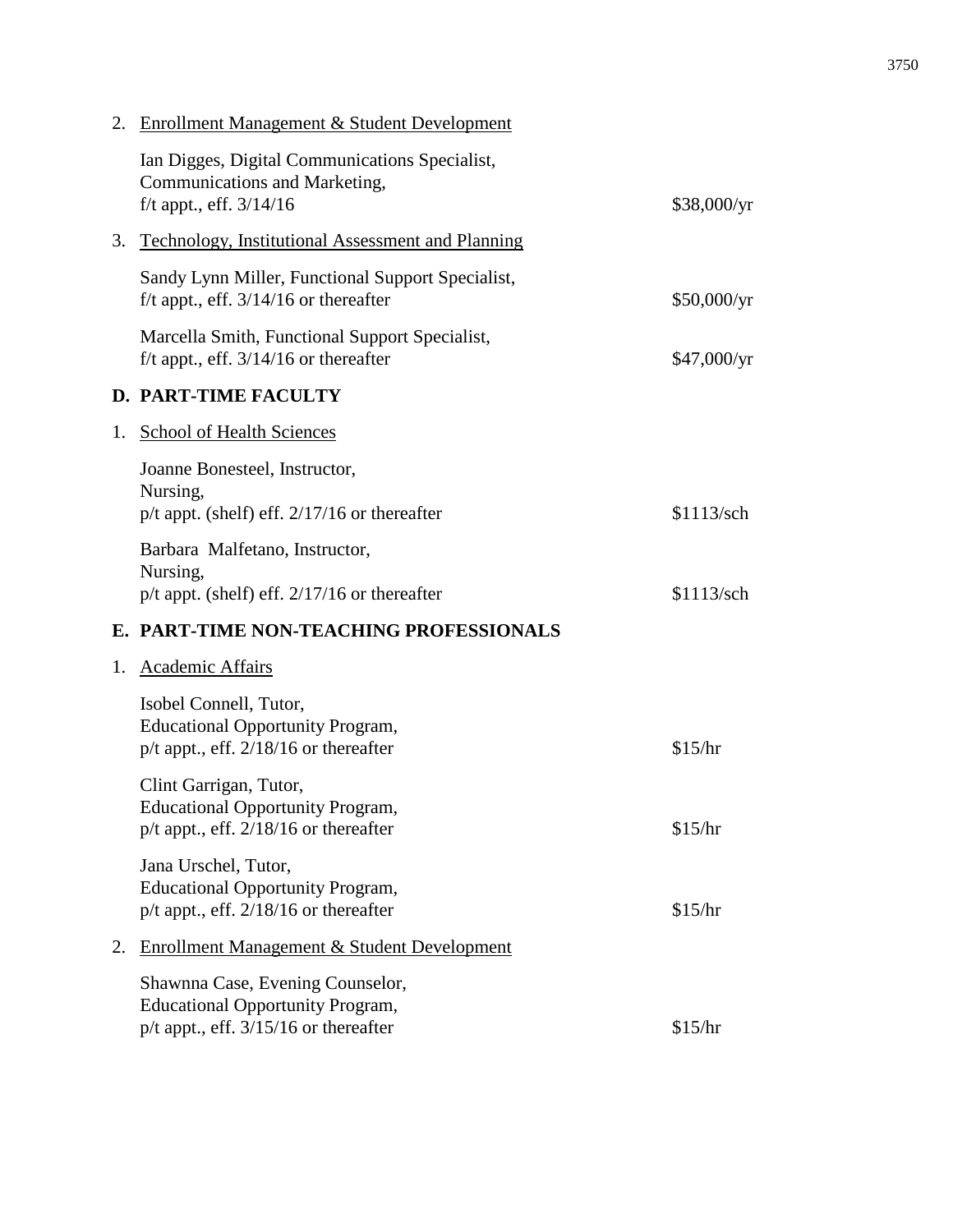## **F. CLASSIFIED STAFF**

#### 1. Administration

Shawn Boule, Senior Automotive Mechanic, Physical Plant, f/t appt., eff.  $2/25/16$  or thereafter \$20.0525/hr

Tony Padilla, Custodial Supervisor II, Physical Plant,  $f/t$  appt., eff.  $3/3/16$  or thereafter \$16.2969/hr

#### **G. RESIGNATION**

- 1. Catherine Becker, Head Women's Golf Coach, Intercollegiate Athletics, eff. 2/9/16
- 2. Thomas Edwards, Systems & Network Specialist, Information Technology Systems, eff. 3/15/16

#### **H. RETIREMENT**

1. Dawn Kolakoski, Department Chair, Professor, Teacher Preparation, eff. 8/19/16

## **I. ADVISORY COMMITTEE APPOINTMENTS**

- 1. Admissions Dana Zeppieri
- 2. Dental Hygiene Roseanne P. Henley Nicole Lemme
- 3. Fine Arts, Theatre Arts and Broadcast Communications Tammis Kane Groft Elizabeth Reiss Kristine Corso Tolmie
- 4. Human Services and Chemical Dependency Counseling Damarise Alexander-Mann Thomas Bendon Venessa D. Kissee
- 5. Nursing Mary Jane Araldi Marie Kaye

#### **J. HVCC MONTHLY FINANCIAL REPORTS**

- 1. Current Unrestricted Fund Revenues & Expenditures, period ending 1/31/16
- 2. Operating Expenditures by Object, period ending 1/31/16